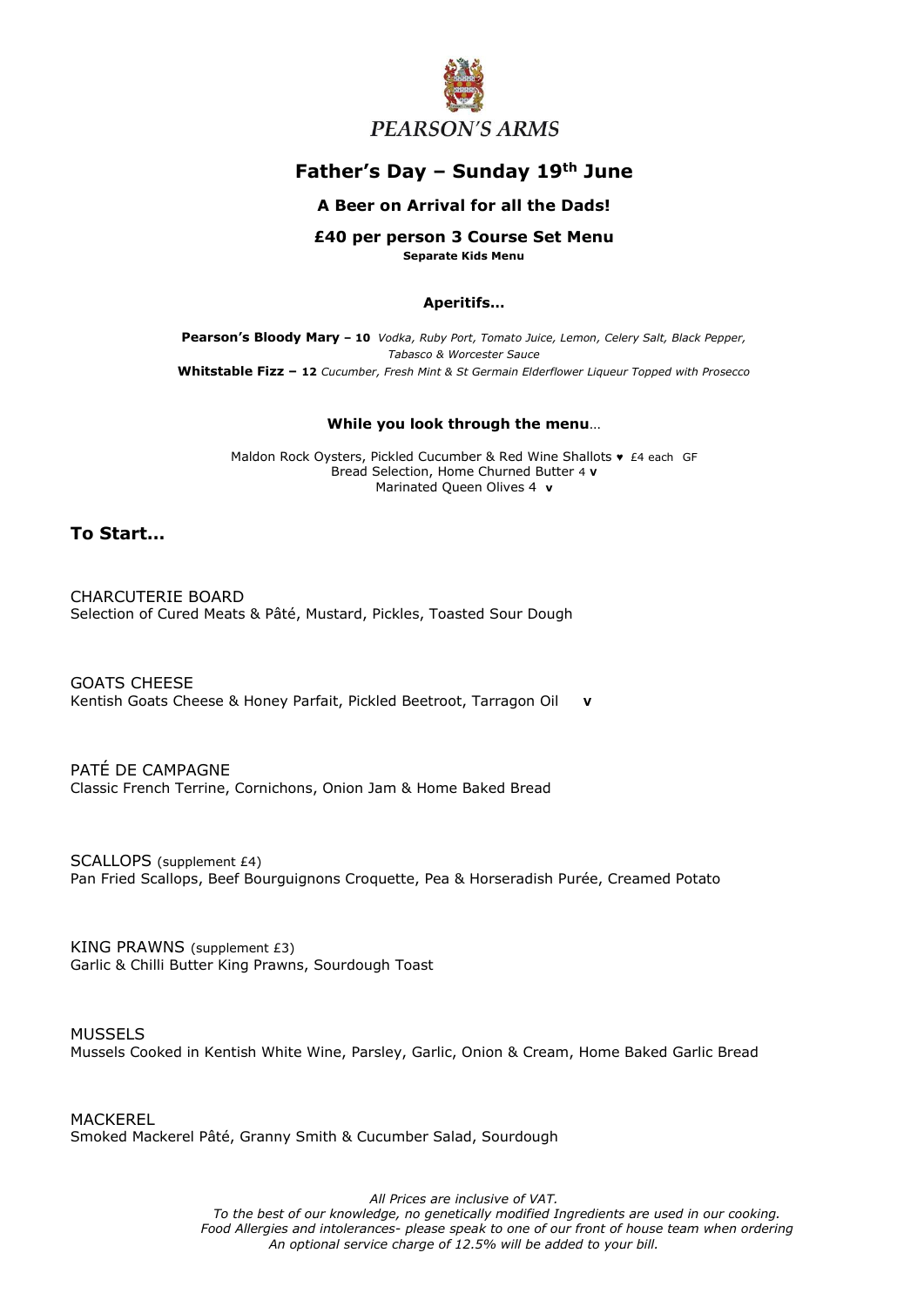

## **To Follow …**

ROAST LAMB (For 2 to Share) (supplement £5pp) Slow Cooked Shoulder of New Season Lamb, Duck Fat Roast Potatoes, Seasonal Vegetables, Mint Sauce, Rosemary & Red Wine Jus

ROAST CHICKEN Quarter Free Range Chicken Infused with Garlic & Thyme, Duck Fat Roast Potatoes, Pig's in Blankets, Stuffing, Seasonal Vegetables, Red Wine Jus

ROAST BEEF Roast Sirloin of 32 Day Dry Aged Beef, Duck Fat Roast Potatoes, Yorkshire Pudding, Seasonal Vegetables with Red Wine Jus

ROAST PORK BELLY Roasted Belly of Pork, Duck Fat Roast Potatoes, Yorkshire Pudding, Seasonal Vegetables with Red Wine Jus

TARTE TATIN Caramelized Shallot Tarte Tatin, Baby Leaf Salad with Walnut Vinaigrette **v** 

SKATE WING Pan Fried Skate Wing, Garlic & Caper Butter, Sauteed Potatoes & Seasonal Greens

FISH & CHIPS Deep Fried Whitstable Bay Beer Battered Fish, Triple Cooked Chips, Crushed Peas, Tartare Sauce

#### SCOTTISH SIRLOIN STEAK (supplement £3)

*32 Day Dry Aged on the bone, Sirloin. Grilled on the Green Egg BBQ, served with Triple Cooked Chips, Sweetcorn & Sautéed Beans and a choice of Red Wine Jus, Garlic and Herb Butter or Peppercorn Sauce*

#### **Side Dishes all at £4.75**

Mixed Leaf Salad GF

Pot of Roasties GF Cauliflower Cheese with Smoked Winterdale Cheese v

Roast Vegetables GF Yorkshire Pudding 50p each v

*All Prices are inclusive of VAT.*

*To the best of our knowledge, no genetically modified Ingredients are used in our cooking. Food Allergies and intolerances- please speak to one of our front of house team when ordering An optional service charge of 12.5% will be added to your bill.*